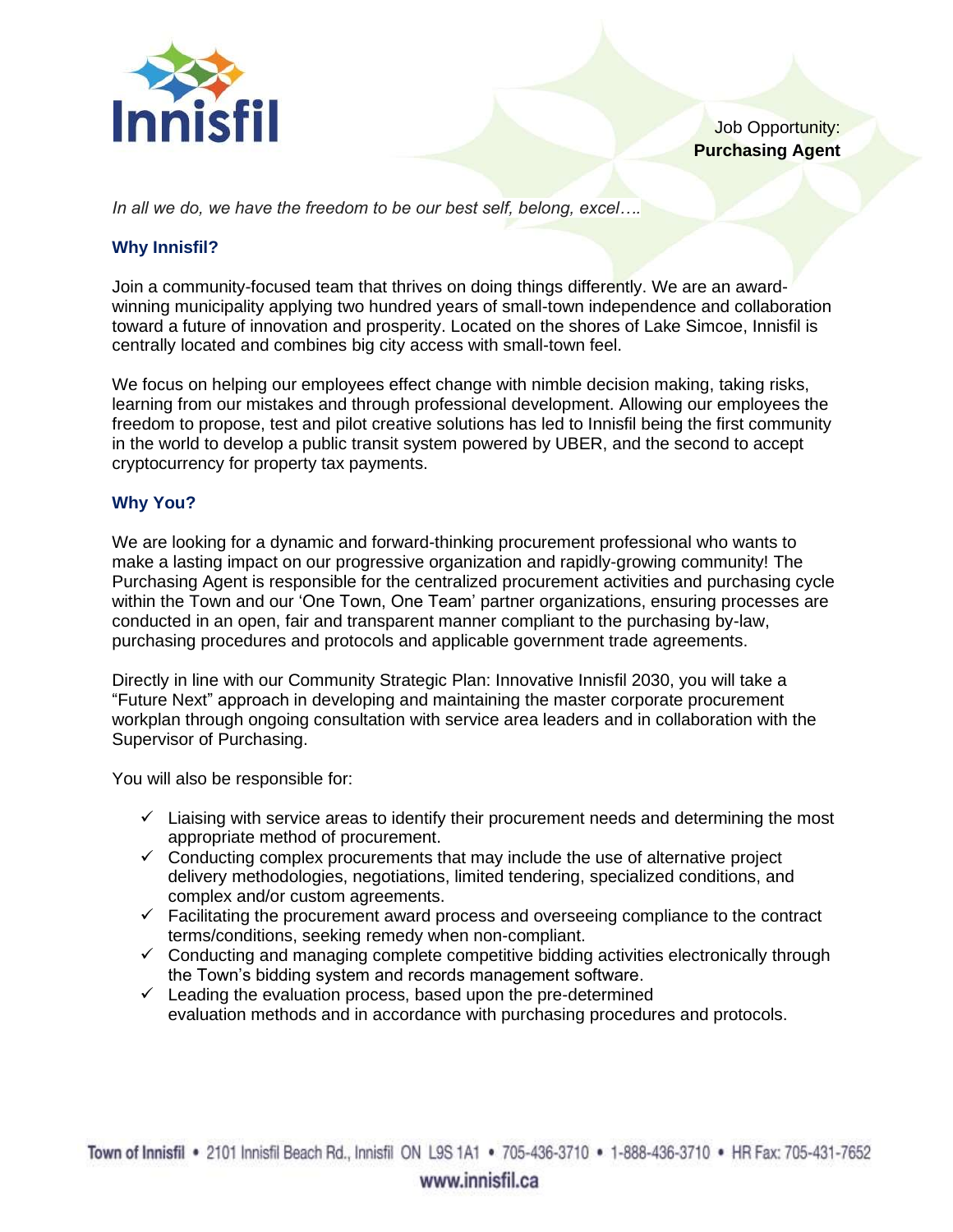We are seeking a candidate with the following accreditations:

- $\checkmark$  Community College diploma or University degree in business, specializing in purchasing or related field.
- $\checkmark$  Minimum five (5) years of demonstrated progressive experience in a purchasing function in a public sector environment, with municipal purchasing experience preferred. Private sector experience may be considered.
- $\checkmark$  Professional designation from a recognized professional procurement association, such as the Certified Professional Public Buyer (CPPB) designation (preferred), Certified Professional Public Officer (CPPO) or Certified Supply Chain Management Professional (CSCMP) designation.
- $\checkmark$  Thorough knowledge and experience of purchasing practices and procedures including those outlined in the Municipal Act, government procurement trade treaties (CFTA, CETA, etc.), and other legislation governing procurement and related (ex: Construction Act, R.S.O. 1990, c.C.30).
- $\checkmark$  A Valid Class G driver's licence and reliable vehicle to use for corporate business.
- $\checkmark$  Availability to attend evening meetings or other events, if necessary, and availability to work overtime if/when required.

Salary is \$71,653 - \$85,267 per annum (Based on a 35-hour week)

To learn more about the Town of Innisfil, to access the job description and to apply, please go to the [current opportunities](https://innisfil.ca/en/business-and-employment/current-opportunities.aspx) section on the Town's website.

## Closing date is **June 14, 2022.**

The Town of Innisfil is committed to the health, safety, and well-being of the Town's workplace community and members of the public. The Town has implemented a [COVID-19 Vaccination](https://innisfil.ca/en/business-and-employment/resources/Documents/CP.11.2.6-COVID-19-Vaccination-Policy.pdf)  [Policy](https://innisfil.ca/en/business-and-employment/resources/Documents/CP.11.2.6-COVID-19-Vaccination-Policy.pdf) strongly encouraging vaccinations for all employees who can be vaccinated against COVID-19 (respectful of Ontario Human Rights Code considerations). The Policy requires mandatory disclosure of vaccination status and full compliance with the policy requirements. All new employees (and re-hires) are subject to the [COVID-19 Vaccination Policy](https://innisfil.ca/en/business-and-employment/resources/Documents/CP.11.2.6-COVID-19-Vaccination-Policy.pdf) and COVID-19 Vaccination Procedure as a condition of employment and disclosure of vaccination status is required prior to commencing employment.

The Town of Innisfil is committed to diversity and inclusion in our workplaces. We are passionate about attracting and retaining individuals who represent the diversity in our own community and beyond, as we work together to best serve our residents. We inspire one another in an inclusive environment where all individuals belong and are valued, respected and uplifted.

We thank all applicants and advise that only those selected for an interview will be contacted. Personal information will be used to determine eligibility for potential employment and is pursuant to the *Municipal Freedom of Information and Protection of Privacy Act*.